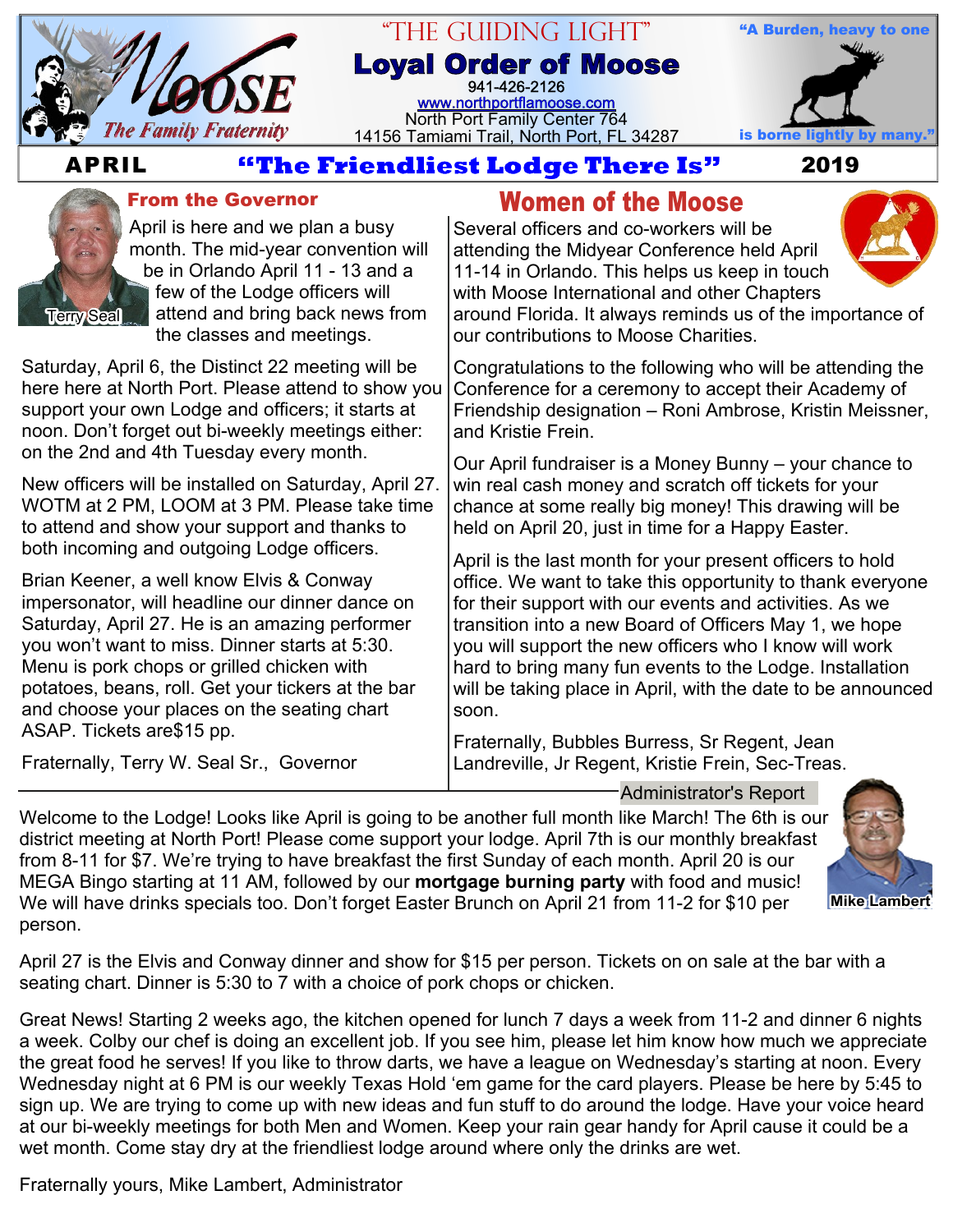

## **The Guiding Light**

A monthly publication of North Port Moose Lodge #764

 $\frac{98}{N}$ 



#### **LOOM Meetings Schedule**

Second Tuesday of the Month: **Apr 9, 2019** Fourth Tuesday of the Month: **Apr 23, 2019** Lodge Meetings begin 7:00 PM



### **FBMA District 22 April 6 @ 12 noon North Port #764**

Governor: Terry Seal Jr Governor: Rudy Garcia

**LODGE #764 OFFICERS 2018 -2109**



Prelate: Donald Morley Treasurer: Gene Herbst Jr. Past Governor: Paul Hedrick 1-Year Trustee: George Nubile 2-Year Trustee: Wayne Schlemmer 3-Year Trustee: David Plummer Administrator: Mike Lambert

**Apr 9 6:30 PM** Chapter meeting Chapter meeting



**Apr 23 6:30 PM**

 Sr Regent: Bubbles Burress, Jr Regent: Jean Landreville Sec/Treas: Kristie Frein Recorder: vacant

Women of the Moose Chapter 1892 meet on the second and forth Wednesday of every month.

Meetings begin at 6:30 PM. All women in the the North Port Moose are invited to join our Chapter. Come to a meeting a learn more about us.

Every Wednesday we offer darts for you and your teammates. Not on a WEDNESDAY NOON DARTS LEAGUE

team? Come to the Lodge and get on one this Wednesday.



#### ERIDYANY IN GHT

**BINGO** On Thursday we play Bingo with cash prizes for the winners. And you can't be a winner if you don't play.

> Bingo starts at 7:00 PM every Thursday at your North Port Moose Lodge.

Page Number

2